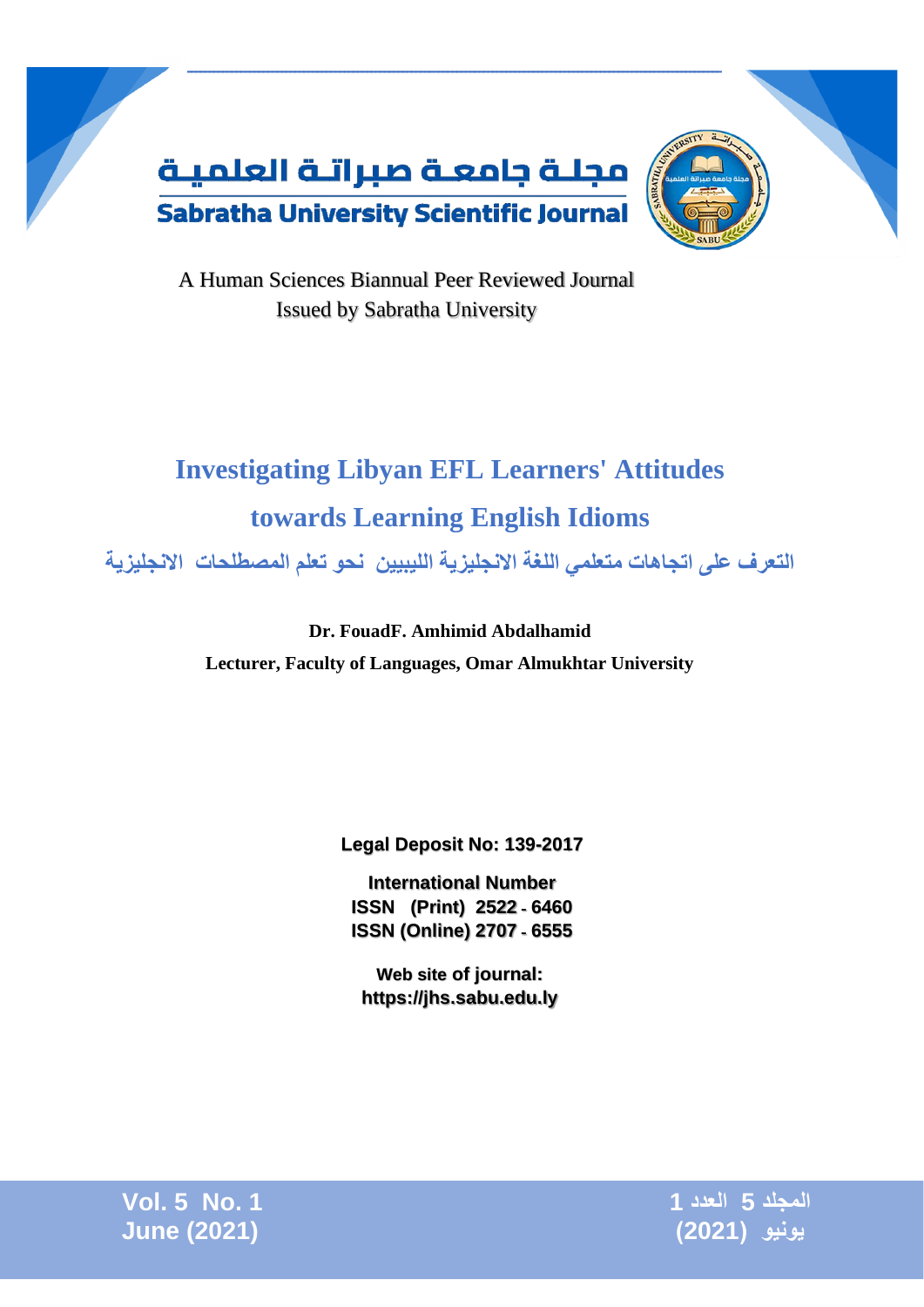#### **Sabratha University Scientific Journal**

## **Investigating Libyan EFL Learners' Attitudes towards Learning English Idioms**

**التعرف على اتجاهات متعلمي اللغة االنجليزية الليبيين نحو تعلم المصطلحات االنجليزية** 

**ـــــــــــــــــــــــــــــــــــــــــــــــــــــــــــــــــــــــــــــــــــــــــــــــــــــــــــــــــــــــــــــــــــــــ**

### **FouadF. AmhimidAbdalhamid Lecturer, Faculty of Languages, Omar Almukhtar University [fouad.abdalhamid@omu.edu.ly](mailto:fouad.abdalhamid@omu.edu.ly)**

#### **Abstract:**

 This study investigated the attitudes of 36 Libyan EFL students towards learning English idioms. The study also aimed to find out whether there were any significant differences between the third and fourth year students in their attitudes towards learning English idioms, and whether gender has any significant impact on these students' attitudes towards learning English idioms. The data of the study was gathered through an attitude questionnaire consisting of 20 statements with a four- Likert scale ranging from strongly disagree to strongly agree. The questionnaire was administered to 36 students: 18 students from the third year and 18 students from the fourth year at an English department. The data was analyzed through a twoindependent samples t-test. The results showed that all participants had positive attitudes towards learning English idioms, and although there were significant differences between male and female students in their English idioms learning attitudes, there were no significant differences between the third and fourth year students in their attitudes towards learning English idioms. In light of these findings, the researcher proposes a number of pedagogical recommendations including the inclusion of idioms in the curricula of English courses such as listening, speaking, and reading. The researcher also recommends making idioms a constant part of classroom practice.

Keywords: English idioms, attitudes, Libyan EFL learners, year of academic study.

**ملخص البحث:**

 تشكل التعابير االصطالحية جزء كبير من اللغة المزاجية التي تستخدم بشكل واسعفي اللغة االنجليزية وثقافاتها. كما إن أعداد هذه التعابير االصطالحية في تزايد في مختلف مجاالت الحياة اليومية. عليه هدفت هذه الدراسة والتي عنوانها )تقصي مواقف طالب الجامعات الليبيين الدارسين للغة انجليزية بصفتها لغة أجنبية( إلى تحري مواقف طالب الجامعات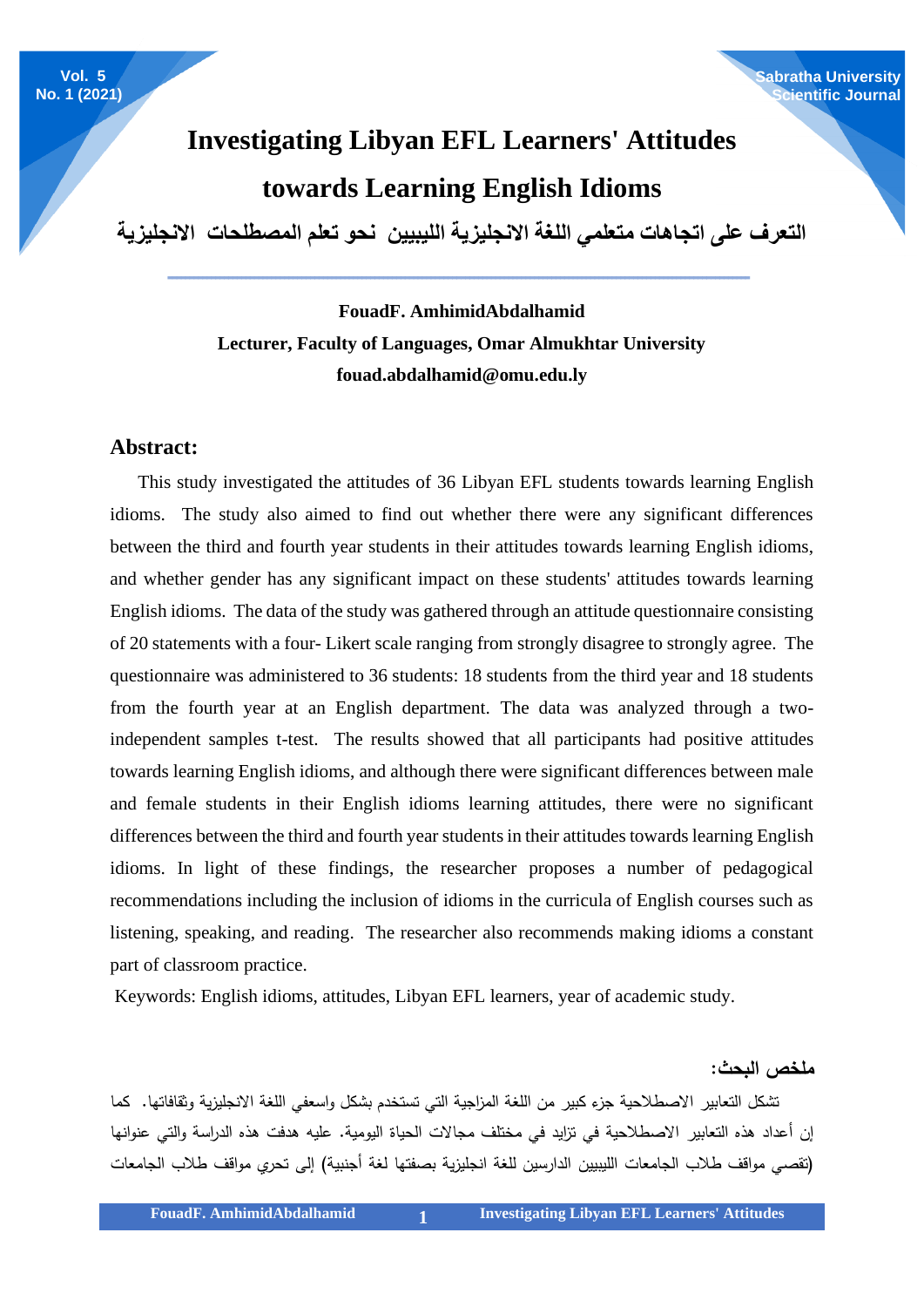الليبيين الدارسين للغة االنجليزية تجاه تعلم هذه التعابير االصطالحية. وهدفت الدراسة أيضاإلي معرفة ما إذا كان هناك أي فروق ذات داللة إحصائية بين الطالب الدارسين في السنوات الدراسية الثالثة والرابعة في مواقفهم نحو تعلمهذه التعابير االصطالحية، كما تقصت الدراسة عن ما إذا كانت هناك أية فروق ذات داللة إحصائية بين الطالب في مواقفهم نحو تعلم التعابير الاصطلاحية الانجليزية التي يمكن عزوها إلى جنس الطلاب (ذكور وإناث). استخدم في هذه الدراسة المنهج الكمي حيث جمعت بيانات الدراسة باستخدام استبيان يتكون من 20 فقرة تهدف إلى قياس مواقف المشاركين على مقياس اليكر ت تظهر فيه موافقة الطالب المشاركين على فقرات االستبيانعلى أربعة مستويات تتراوح من غير موافق بشدة إلى موافق بشدة. أُعطي هذا االستبيانإلى عدد 36 طالب: 18 طالب من السنة الدراسية الثالثة و18 طالب من السنة الدراسية الرابعة بقسم اللغة الانجليزية.تم تحليل البيانات بواسطة اختبار (t–test) الإحصائي لعينتين مستقلتين. أظهرت النتائج أنه لدى جميع المشاركين مواقف إيجابية تجاه تعلم التعابير االصطالحية، وعلى الرغم من وجود فروق ذات داللة إحصائية بين الطالب والطالبات في مواقفهم نحو تعلم هذه التعابير االصطالحية، إال أنه لم تكن هناك أي فروق ذات داللة إحصائية بين طالب السنة الثالثة والرابعة في مواقفهم نحو تعلم التعابير االصطالحية في اللغة اإلنجليزية . وفي ضوء هذه النتائج، تقدم الباحث بعدد من التوصيات منها إدراج التعابير االصطالحية في مناهج المواد الدراسية بقسم اللغة االنجليزية كمادة المحادثة، االستماع، والقراءة. كما يوصى الباحث بجعل هذه التعبيرات االصطالحية جزء ال يتجزأ من العملية التعليمية داخل الفصل الدراسي. **Sabratha University Scientific Journal**

**الكلمات الدالة:** التعابير االصطالحية، المواقف، متعلمو اللغة اإلنجليزية الليبيون بصفتها لغة أجنبية، السنة الدراسية.

#### **Introduction:**

 English is rich with its use of metaphorical language, which includes a number of types such as simile, metaphor, and idioms. Idioms are the most common subcategory of metaphorical language in English. They are frequently used by native speakers in informal and formal communication. They are used to talk about many aspects in our life, and every year new idioms are created in the English language and culture. They can be idioms from sports, entertainment or any other social field in our life (Karunakaran &Maisa, 2013).

There have been many attempts to define and clarify the concept of idioms in the literature. According to Larson (1984, as cited in Alkadi, 2015) idioms are a sequence of words that yield an entirely different meaning from the meaning that would be conveyed the individual composing words. Some researchers have focused on the content of idioms when they defined idioms. For example, Carter (1998) referred to idioms as "fixed expressions". Further, Howarth (1998) used the term "phraseology) in his definition of idioms, and more recently O'Dell and McCarthy (2010) defined idioms as multi-word phrases that have a non-literal meaning.

However, a majority of the idiom researchers, despite using different terms in defining them, agree on the semantic of idioms as being non-literal and culture-based. In other words, the constituent words of an idiom do not give a clue about the meaning of the whole idiom.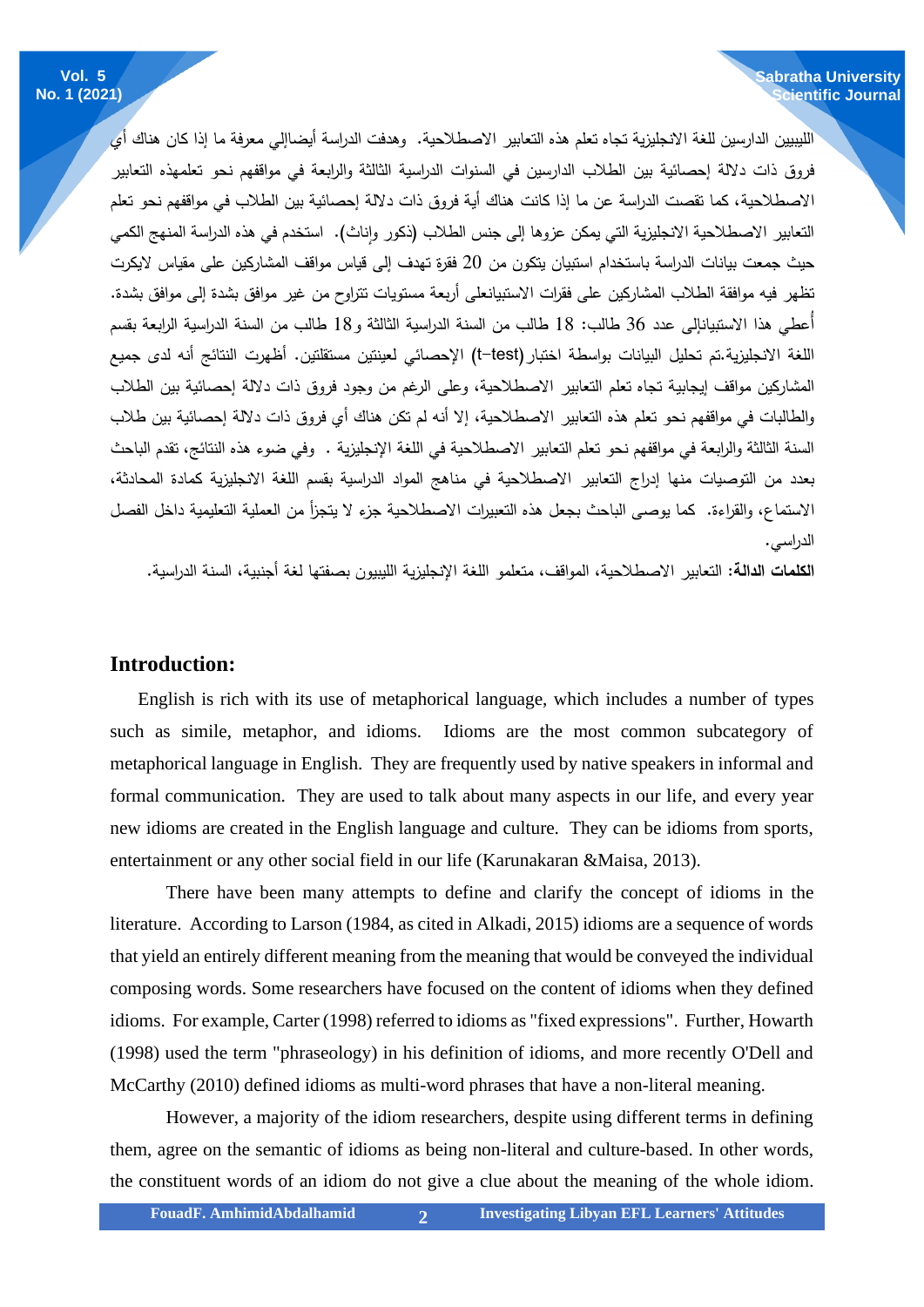The meaning of an idiom usually has a cultural reference that native speakers can usually identify. This poses a lot of challenge to nonnative speakers because they need to learn the meaning of the idiom and remember the group of words that compose it.

**Sabratha University Scientific Journal**

Due to the abovementioned facts about idioms, learners need to learn a number ofaspects about English idioms such as their frequent use in daily language, structure and meaning. Therefore, there have been many studies since the 1980s (Johnson, 1987; Lakoff; 1987; Low; 1988) that have attempted to clearly define and categorize idioms in order to create models that teachers can use to present and teach idioms to nonnative learners (Boers, 2000).

However, because of the idiosyncratic nature of idioms with regard to their mismatching syntax and semantics that the meaning of the whole idiom cannot be detected from the meanings of the composing elements, there is a heavy burden on learners to acquire and use them because they need to learn the meaning of the whole idiom without counting on the familiar meanings of itsindividual composing parts . This has made the role of the teacher in introducing and facilitating the learning process of idioms is indispensable (Alkarazoun, 2015).

 Many researchers emphasize the importance of teaching idioms to EFL/ ESL learners. Lewis (1993, as cited in Karunakaran&Maisa, 2013) argues that there has been a shift in language teaching from teaching traditional grammar to teaching vocabulary and that vocabulary not only include single words but also multi-word structures and chunks of which idioms area part. Schmitt (2000) affirms that formulaic language plays an important role in acquiring a second language and acts as a motivation that helps learners gain fluency in their L2.

Despite the large number of studies that have focused on EFL learners' competence of English idioms in many EFL and ESL contexts (e. g., Iranian EFL learners by Rohani and Ketabi 2012; Yemeni EFL learners by Alkadi 2015; Jordanian EFL students by Ababneh 2016) none of these studies, according to the available literature and to the best of the researcher's knowledge, has aimed to investigate the attitudes of the Libyan undergraduate students doing their BA in the English Language towards learning idioms in the Libyan context. Therefore, the present research will look into the attitudes of these students with regard to learning English idioms.

#### **Literature Review:**

 Idioms in L2 research have attracted attention for a long time. Many studies that have been concerned with idioms processing and learning have focused on learners' comprehension of idioms and the importance of teaching and learning them. However, when we look at the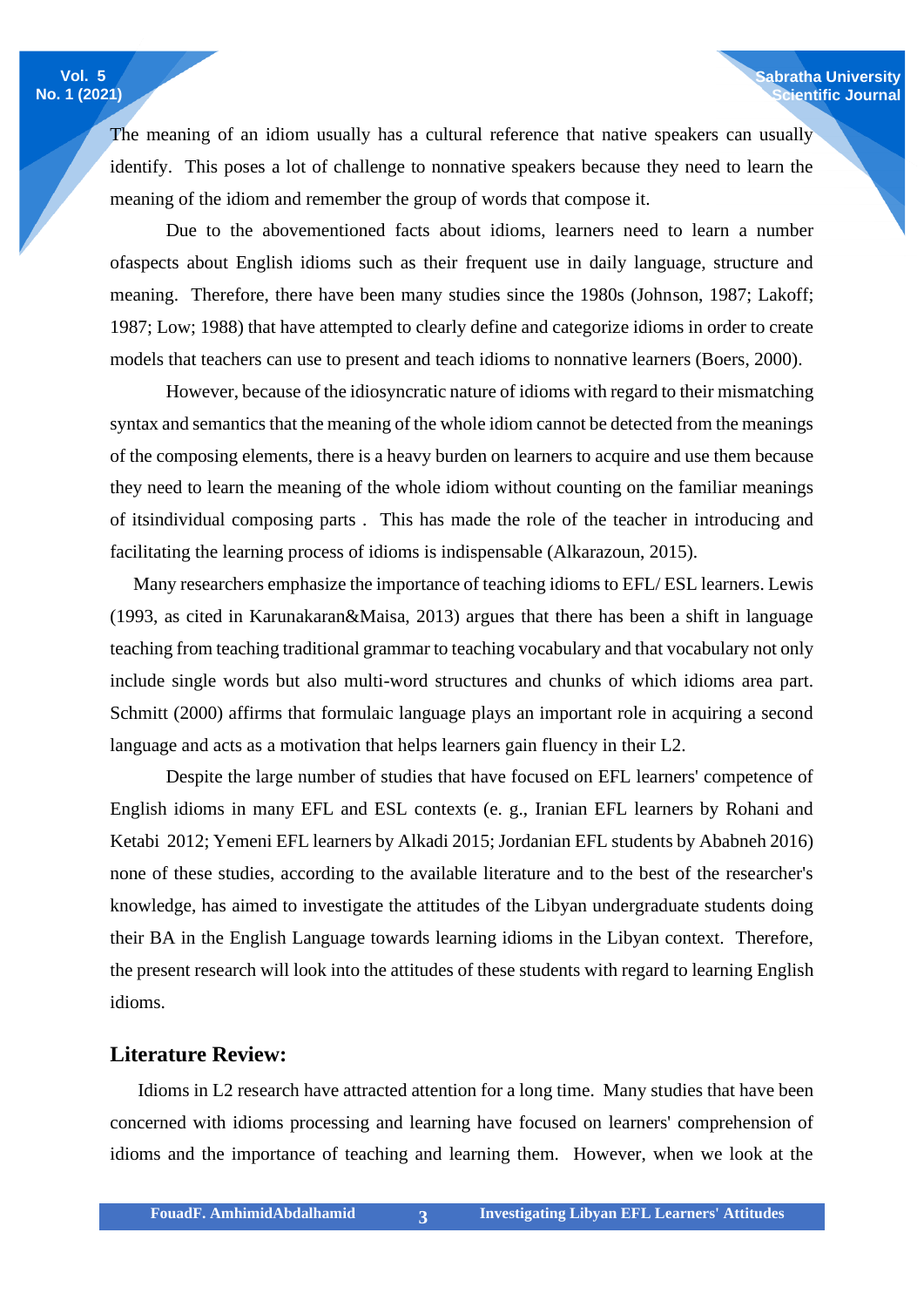literature of idiom competence and performance, we find that L2 research into idiom knowledge and usage in the Libyan context is limited and almost lacking.

**Sabratha University Scientific Journal**

Some L2 researchers like Rohani and Ketabi(2012) examined the attitudes of 60 Iranian EFL learners towards learning English idioms, and the effects of written and video context on the long- term and short-term retention of idioms. The participants were at the intermediate level and were divided into two groups. New idioms were introduced to the first group in a video whereas the second group was exposed to new idioms in a written context. With regard to the participants' attitudes, the results of the study showed that both of the participating groups had highly positive attitudes to learn English idioms. As for the effects of the written and video context on idiom retention, the results indicated that there was no significant difference between written and video context on short-term retention of idioms. However, there was a significant difference between these two contexts in the long-term retention of idioms, as the students who were exposed to the video context outperformed their counterparts in the written context.

De Caro (2009) investigated the effect of learning idioms on improving speaking skills in the Columbian context. The participants in this study were undergraduate engineering students who were learning English. The participants were guided to use idioms in daily conversations for one semester. The results of the study showed that teaching idioms had helped the participants improve their speaking proficiency.

TadayyonandKetabi (2014) surveyed Iranian EFL learners on their attitudes about learning English idioms. Forty students from the English Translation and Literature Department participated in the study. A questionnaire was administered to the participants to find out their interest in English, attitudes towards learning English in general and attitudes towards learning English idioms in particular. The results of the study showed that the participants had very high attitudes to learn English idioms.

Alkadi (2015) investigated the idiomatic competence of Yemeni EFL undergraduate students. The study aimed to find out whether there was a correlation between English proficiency and idiomatic competence. Idiom tests were used in the study to determine the participants' idiomatic knowledge and a questionnaire was administered to the participants to find out the strategies they use to process English idioms and the difficulties they encounter when they learn new idioms. The results revealed that the high-scoring participants outperformed their low-scoring counterparts in the listening and speaking skills.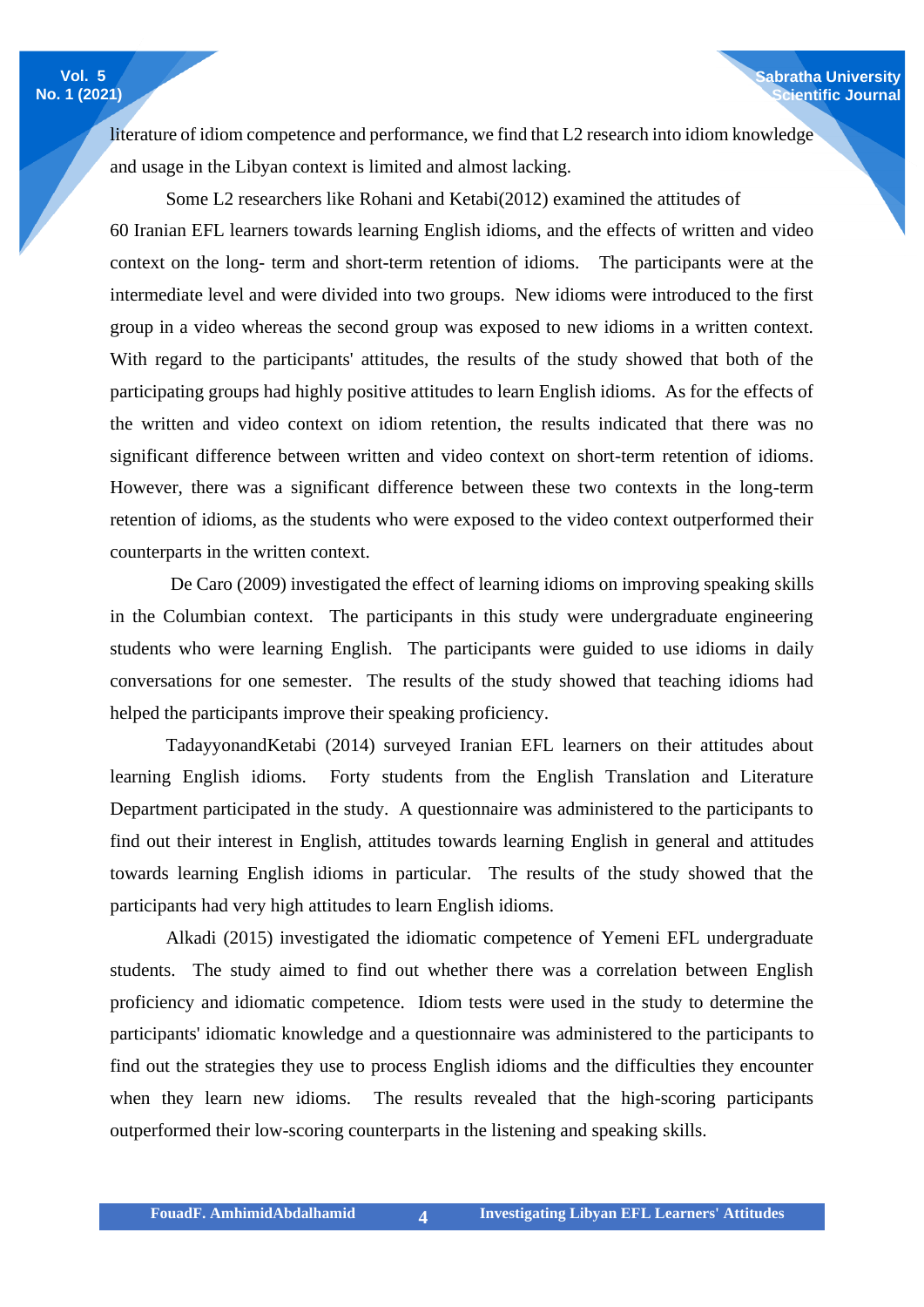Ababneh (2016) surveyed 94 Jordanian students who were doing their BA degrees in Translation and English Language about their attitudes towards learning English idioms. The data of the study revealed that a majority of participants had positive attitudes about learning English idioms because they believed idioms are essential for effective communication in English.

In an idiom attitude study in 2018, Alhouti and Aldaihani surveyed 218 Kuwaiti EFL university female students about their attitudes towards learning English idioms. The students responded to items on the questionnaire that pertained to their preferred strategies and difficulties in learning idioms. The results showed that the participants had positive views about learning English idioms, and they had used specific strategies when learning these idioms. The results also showed that age, as an independent variable in the study, had a significant effect on the participants' attitudes towards learning idioms. Therefore, older participants had more positive attitudes to learn idioms than their younger counterparts.

#### **Statement of the Problem:**

 As shown in the body of literature, there is a large number of studies, some of which are included here (e.g., Rohani and Ketabi,2012; Alkadi, 2015; Ababneh ,2016; Alhouti and Aldaihani, 2018) that have focused on EFL learners' idiomatic competence and the factors that have an effect on this competence such as learners' attitudes, inclusion of idioms in the syllabus and reinforcing the importance of idioms by teachers.

However, none of the studies that the researcher has identified in the literature have focused on the attitudes of Libyan EFL learners towards learning English idioms. To bridge this gap in the literature, the present study will investigate Libyan EFL students' attitudes towards learning English idioms.

#### **Significance of the Study:**

 This study is intended to reveal essential information about the attitudes of Libyan EFL learners towards learning English idioms. Therefore, the results of this research study will provide useful insights for Libyan EFL teachers through calling for the importance of integrating metaphorical language in teaching and making it a part of the routine practice in class.

#### **Research Questions:**

The present study seeks to answer the following questions: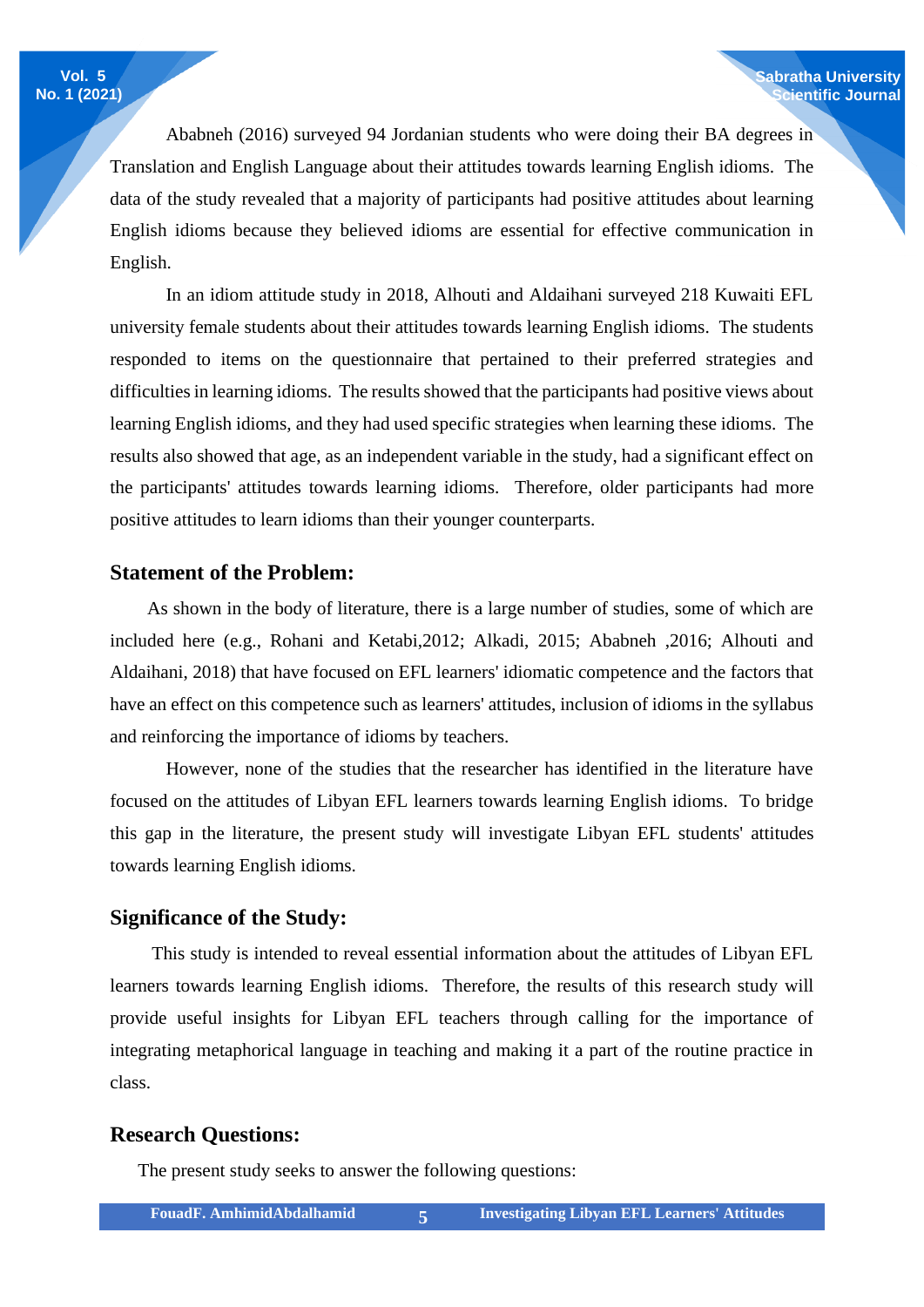1. What are the attitudes of Libyan undergraduate students majoring in English towards the importance of learning English idioms?

2. Do their attitudes towards the importance of learning English idioms differ according to their year of academic study?

3. Are there any significant differences in the students' attitudes towards learning English idioms that could be attributed to their gender?

#### **Research Methodology:**

 In order to achieve the objectives of this study, which were concerned with finding out the attitudes of the Libyan EFL learners' towards learning English idioms, and whether there were any differences in their attitudes that could be attributed to their gender or year of study, the researcher has devised a questionnaire through adapting the questionnaires of Khan andDaskin (2014), and Al-houti andAldaihani (2018). The data of the study was quantitatively gathered. It was then analyzed through a t-test in order to measure the participants' attitudes and spot any differences in their attitudes.

#### **Participants:**

 The participants of the study were students in the English department at Omar Almukhtar University. Since the aims of this study are to look into the attitudes of Libyan EFL learners towards learning English idioms, the target student population was from the third and the fourth years because these students have good command of English and must have already encountered English idioms. However, the number of students in these two years was not that large. There were 21 students in the third year and 23 students in the fourth year. Therefore, the researcher has approached the more interested and proficient students in both years in an attempt to yield more reliable results from the participants' responses. As a result, the questionnaire was administered to eighteen participants in the third year (7 males and 11 females), and eighteen participants in the fourth year (11 males and 7 females). Their age range was between 19 and 22. All of these participants had studied English for more than 6 years before they majored in English at university, starting at middle school through high school.

#### **Instrument:**

 Since the aim of this study is to find out the attitudes of Libyan English-majoring students towards English idioms, after a thorough examination of the related literature (Rohani and

**Vol. 5 No. 1 (2021)**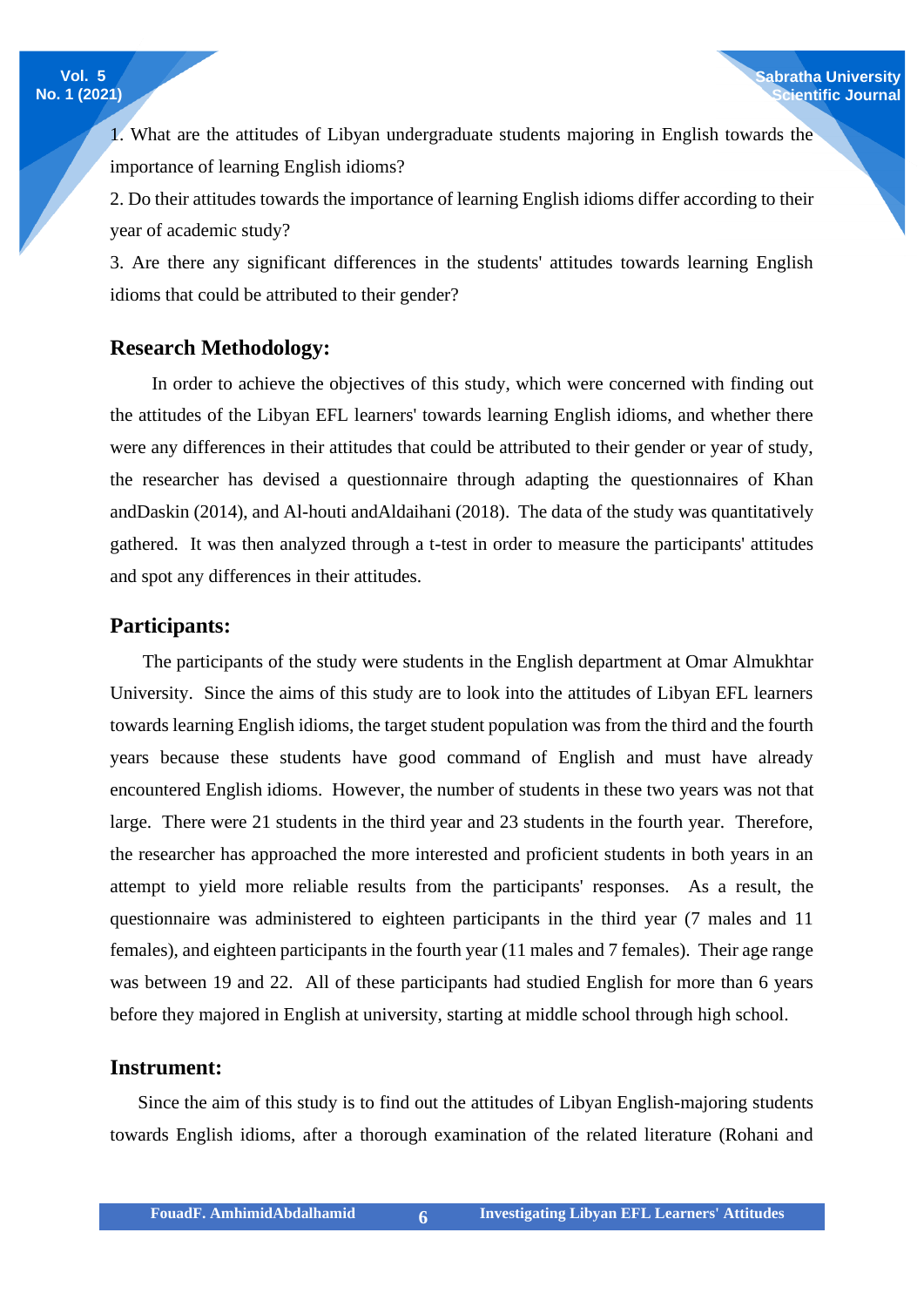Ketabi,2012; Alkadi, 2015; Ababneh ,2016; Alhouti and Aldaihani, 2018), an attitude questionnaire was devised and employed to gauge these students' attitudes.

**Sabratha University Scientific Journal**

The questionnaire consisted of 20 items of which 14 were from Khan andDaskin (2014) while the other six items were adopted from Al-houtiand Aldaihani (2018). All of the statements were in English, and the participants indicated their agreement or disagreement to these statements on a four-point Likert scale ranging from strongly disagree to strongly agree (See Appendix I).

#### **Procedure:**

 Prior to conducting the study, the questionnaire was piloted with four students in order to check the clarity of the items. As a result, some modifications such as changing the wording of some items (e.g. Statement 5 was originally: English language learners should have knowledge about idioms, and reworded here as I like to learn new idioms on a regular basis; and Statement 7 was originally: We might need to recognize and understand English idioms when we have to communicate in English outside the classroom, and it has been reworded as We need to know idioms to communicate outside the classroom) were made to clarify some items and make the questionnaire more appropriate to the context and participants of the study. The results of the piloted questionnaire were excluded from the study.

The modified questionnaire was administered to the participants during the academic year 2019-2020. All of the participants were informed by the researcher that their responses will be used only for research purposes, and they all gave oral consent to participate in the study. The participants were requested to give true and honest responses by the research in order to yield reliable data for the study.

#### **Data Analysis:**

 The data gathered from the questionnaire was analyzed as follows: a response of strongly disagree or disagree was deemed negative and awarded one or two points respectively, whereas a response of agree or strongly agree was considered positive and given three or four points respectively. The data was then run through a t-test, a statistical analysis used to calculate the differences between two independent groups (Moore et al, 2013). Therefore, this test is suitable for this study because it aims to find out the differences between the third and fourth year students in their attitudes to learn English idioms. The t-test calculates mean scores, standard deviations, and the p and t values in the participants' responses in order to reveal whether or not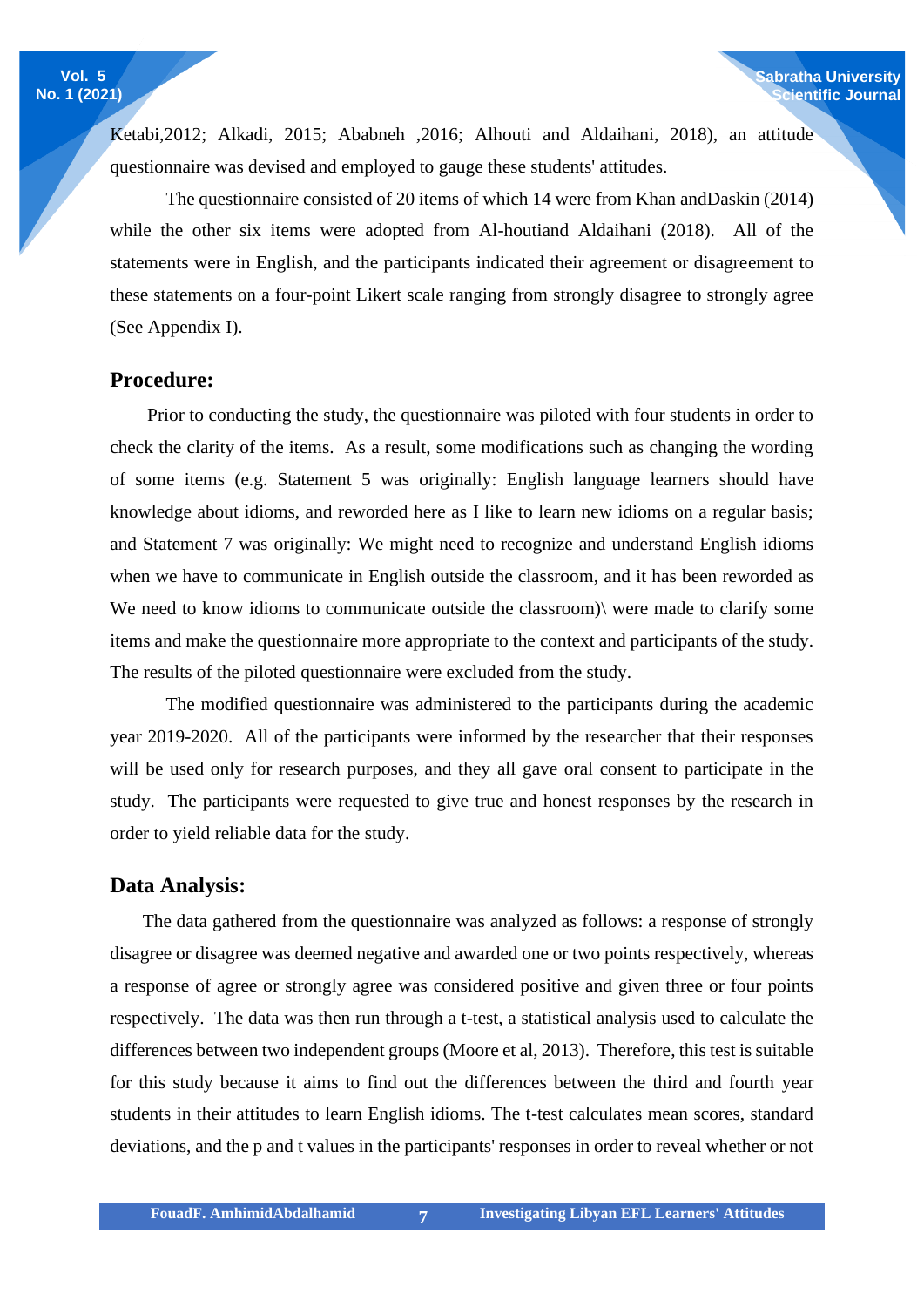the differences in the participants' responses are significant. This analysis was conducted using SPSS version 22.

#### **Limitations of the Study:**

 It is hard to generalize the findings of this study because of the following limitations: First, the study is limited to the Libyan EFL learners enrolled in the third and fourth years at the English department from one university in east Libya. Including participants from more than one university could have yielded more reliable results. Secondly, although the sample was representative of the participating student population, it is still relatively small; a larger sample would have been more reliable and representative.

#### **Results and Discussion:**

 In order to answer the research questions, the gathered data was run through t- test in order to calculate the means and standard deviations of the students' responses. The t value and pvalue were also calculated for some analyses.

| N <sub>o</sub>          | <b>Questionnaire Item</b>                                                                                        | <b>Mean</b> | <b>Standard Deviation</b> |  |
|-------------------------|------------------------------------------------------------------------------------------------------------------|-------------|---------------------------|--|
| $\mathbf{1}$            | I believe idioms are important in everyday communication.                                                        | 3.18        | 0.58                      |  |
| $\mathbf{2}$            | Teachers should teach idioms to learners.                                                                        | 3.22        | 0.60                      |  |
| 3                       | Idioms should be part of the classroom practice.                                                                 | 3.20        | 0.66                      |  |
| $\overline{\mathbf{4}}$ | Idioms should be included in the language curricula.                                                             | 3.35        | 0.57                      |  |
| 5                       | I like to learn new idioms on a regular basis.                                                                   | 3.22        | 0.63                      |  |
| 6                       | Idioms help me learn more about the target culture.                                                              | 3.77        | 0.45                      |  |
| 7                       | We need to know idioms to communicate outside the classroom.                                                     | 3.05        | 0.69                      |  |
| 8                       | Idioms are very important for English language learners.                                                         | 3.10        | 0.71                      |  |
| 9                       | Using idioms makes speech sound more effective.                                                                  | 2.97        | 0.73                      |  |
| 10                      | Knowing English idioms is necessary for me to understand the<br>everyday language better.                        | 3.24        | 0.60                      |  |
| 11                      | Idioms are important because they reflect and represent culture.                                                 | 3.65        | 0.49                      |  |
| 12                      | Idioms are important because they indicate native-like knowledge<br>of the language as they reflect proficiency. | 3.40        | 0.58                      |  |
| 13                      | Idioms are important because they are frequent and common.                                                       | 2.55        | 0.66                      |  |
| 14                      | Knowing idioms can make listening texts easier to understand.                                                    | 2.30        | 0.86                      |  |
| 15                      | Knowing idioms can make reading texts easier to understand.                                                      | 2.52        | 0.84                      |  |
| 16                      | Learning English idioms is important for me to get familiar with<br>the English figurative expressions.          | 3.50        | 0.52                      |  |
| 17                      | I believe learning new idioms increases my language proficiency<br>and competence.                               | 3.10        | 0.60                      |  |
| 18                      | Learning to use English idioms in oral communication is<br>necessary for developing my speaking skills.          | 2.50        | 0.79                      |  |
| 19                      | Learning to use English idioms in written communication is<br>necessary for developing my writing skills.        | 1.85        | 1.15                      |  |
| 20                      | Knowing English idioms is important for me to perceive the<br>cultural differences and similarities better.      | 3.55        | 0.49                      |  |
|                         | <b>Total</b>                                                                                                     | 3.01        | 0.64                      |  |

**Table 1 Means and Standard deviations of the students' attitudes towards learning English idioms**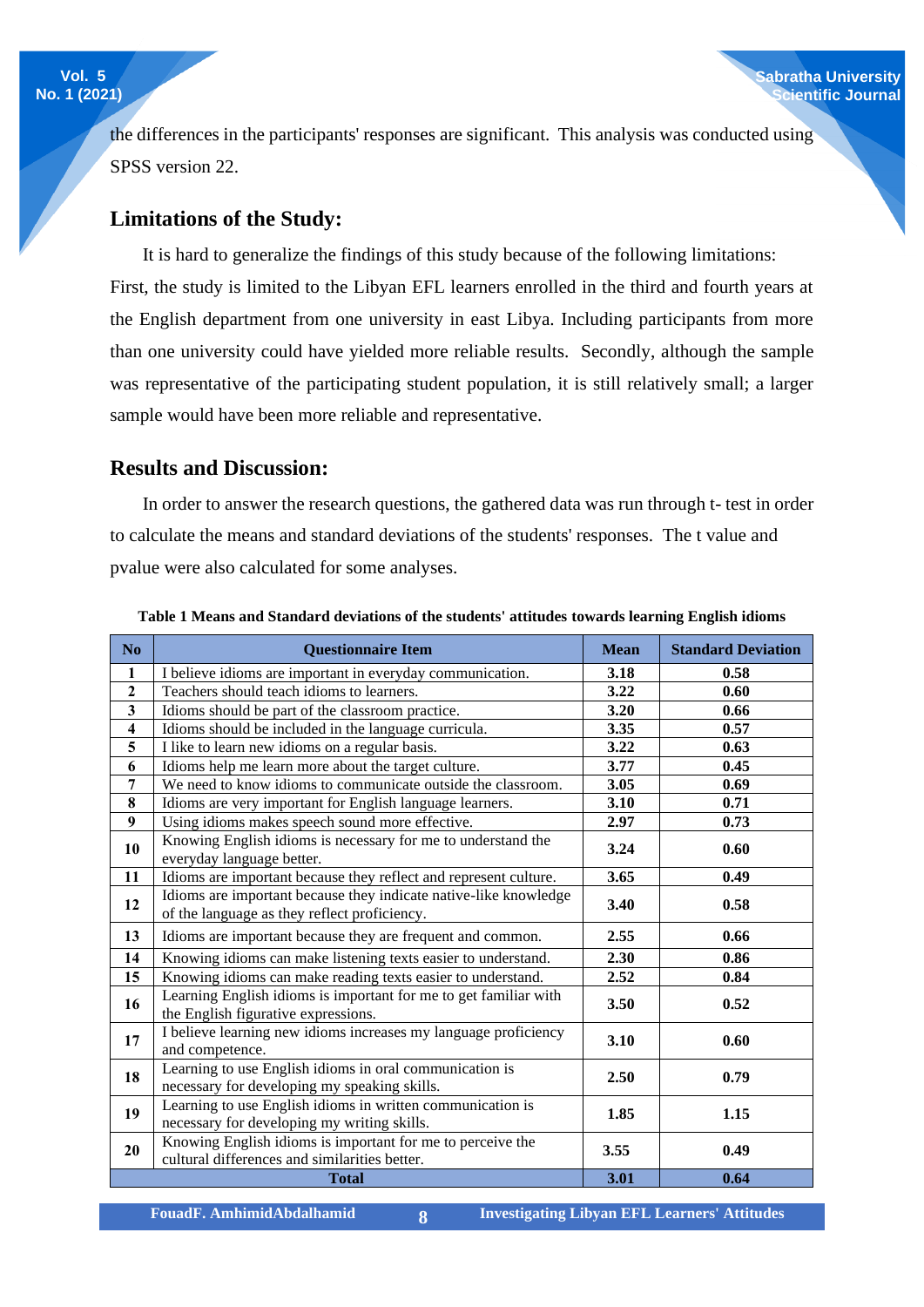Table 1 displays the mean scores and standard deviations of the students' responses to each attitude statement in the administered questionnaire. The statistics in table 1 indicate that the mean scores of the students' responses range between 1.85 and 3.77. As can be seen in the table, the highest mean score refers to statement (6) *Idioms help me learn more about the target culture,* whereas the lowest mean score goes to statement (19) *Learning to use English idioms in written communication is necessary for developing my writing skills.*The overall mean score for the participants' responses was 3.01. This indicates that the participants know that idioms are a part of the English culture, and they realize the importance of culture and its roles in learning a language. This finding concurs with the findings from earlier studies that were conducted on Arabic EFL learners (Ababneh, 2012; Alhouti and Aldaihani, 2018).

**Sabratha University Scientific Journal**

It is worth noting that all of the statements that refer to learning culture through idioms, represented by statements (6, 11, 16, and 20) with their respective means (3.77, 3.65, 3.50, 3.55), have received the highest mean scores. The overall mean for the culture-related idiom was 3.61. Furthermore, the highest mean score goes to a culturepertaining statement. Based on these scores, it can be concluded that Libyan EFL learners place high importance on idioms as a tool to learning the English culture. This culture-idiom link was also emphasized by the Kuwaiti participants in the study conducted by Alhouti and Aldaihani in 2018.

Furthermore, the students have indicated positive attitudes towards learning English idioms because of their importance for everyday communication. These attitudes were represented by statements (1, 7, and 19) which have also received high means (3.18, 3.05, and 3.24 respectively). Furthermore, the three statements (9, 12, and 17) that point out that idioms are a mark of language proficiency and mastery have high mean scores as well (2.97, 3.40, 3.10 respectively). The mean scores of these communication- pertaining statements indicate high level of agreement by the participants on the importance of idioms in everyday communication. This finding differs slightly from the findings in Khan and Daskin 2014, in which although the participants expressed agreement on the importance of idioms in communication, their level of agreement was relatively low when compared to the agreement level indicated by the participants in this study.

Moreover, four statements of the questionnaire (2, 3, 4, and 5) were aimed to investigate the participants' attitudes towards learning idioms in the classroom. These statements have also received high mean scores (3.22, 3.20, 3.35, 3.22 respectively), with an overall mean of 3.24.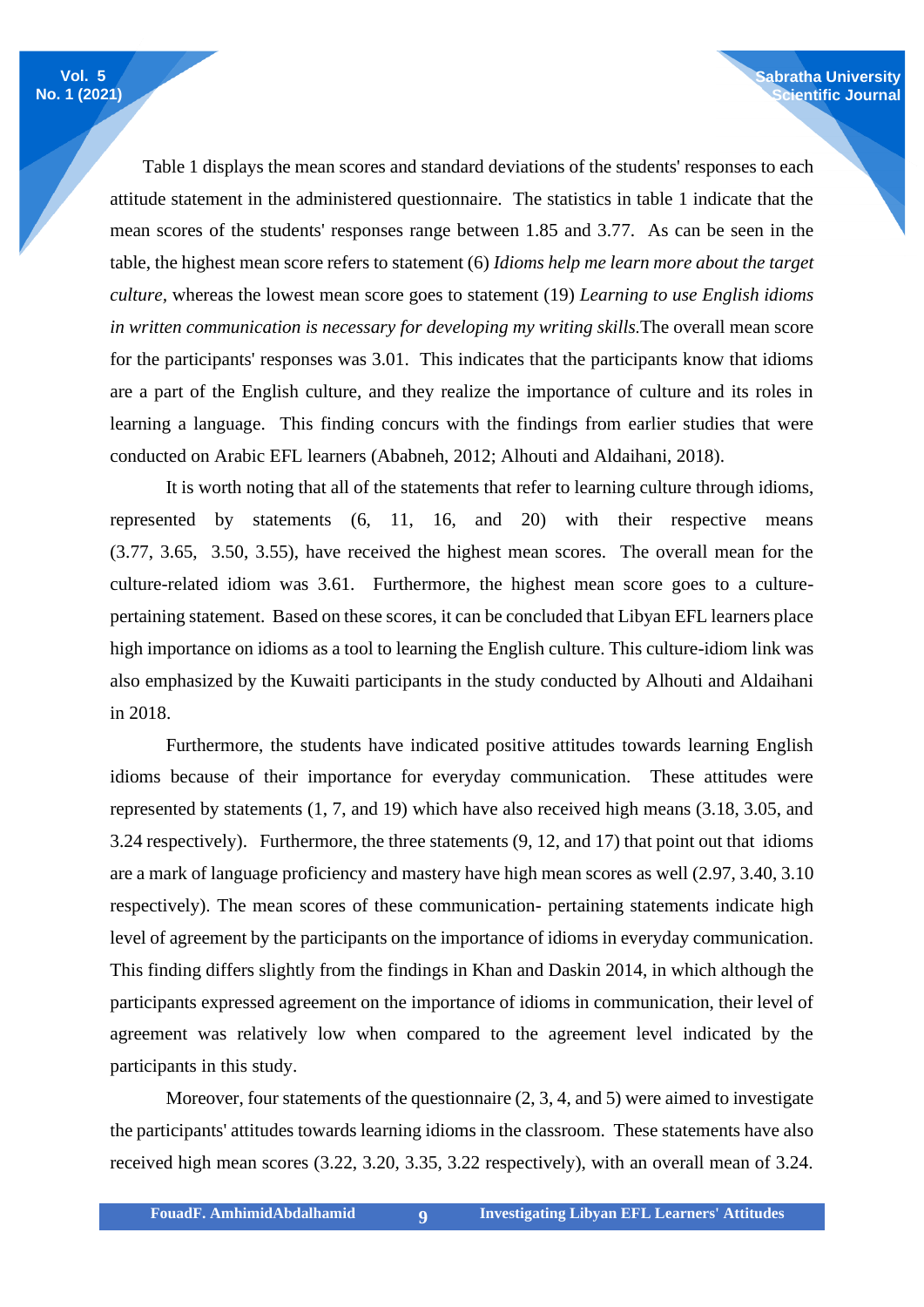This confirms that the participants would like to have instruction on idioms in the classroom. This finding is in agreement with findings from previous studies such as Alhouti and Aldaihani in 2018, and Khan and Daskin in 2014, in which the majority of the participants expressed eagerness to learn English idioms in the classroom.

Overall, the findings from the present study are consistent with the findings of earlier studies in other EFL contexts in which the participants have positive attitudes to learn English idioms (Rohani and Ketabi,2012; Alkadi, 2015; Ababneh ,2016; Alhouti and Aldaihani, 2018), and this answers the first question of this research about the Libyan EFL learners' attitudes towards learning English idioms.

In order to answer the second question of this study which was to find out whether there are any significant differences in the students' attitudes towards the importance of learning English idioms that could be attributed to their year of study, the mean scores of the students' responses at the third year were measured against those of the students at the fourth year through a two-independent samples t-test of equality at ( $\alpha \leq 0.05$ ).

| <b>Year of Study</b> | <b>Mean</b> | <b>Standard Deviation</b> | Т    | <b>Sig</b> |
|----------------------|-------------|---------------------------|------|------------|
| 3rd Year             | 2.99        | 0.46                      | 0.22 | .82        |
| 4 <sup>th</sup> Year | 3.03        | 0.45                      |      |            |

Table 2 T-test data between 3<sup>rd</sup> and 4<sup>th</sup> year students' attitudes towards idioms

 The results obtained from table (2) indicate that the t value was (0.22). Therefore, it can be concluded that there are no significant differences between the students' responses to the questionnaire items that could be caused by the year of academic study. This finding is similar to the findings in the study conducted on Kuwait EFL learners by Alhouti and Aldaihani in 2018 in which age was found to have no effect on the positive attitudes of the participants to learn English idioms.

In order to answer the third question of this study which aimed to find out whether there are any significant differences in the students' attitudes towards the importance of learning English idioms according to their gender, again, the mean scores of the male students' responses were measured against those of the female students through a two-independent samples t-test of equality at  $(\alpha \leq 0.05)$ .

| <b>Gender</b>             | <b>Mean</b> | <b>Standard Deviation</b>                           |            | <b>Sig</b> |  |
|---------------------------|-------------|-----------------------------------------------------|------------|------------|--|
| Male students             | 3.13        | 0.23                                                | $-3.00288$ | .002494    |  |
| Female students           | 2.89        | 0.24                                                |            |            |  |
| FouadF. AmhimidAbdalhamid | 10          | <b>Investigating Libyan EFL Learners' Attitudes</b> |            |            |  |

**Table 3 T-test data between male and female students' attitudes towards idioms**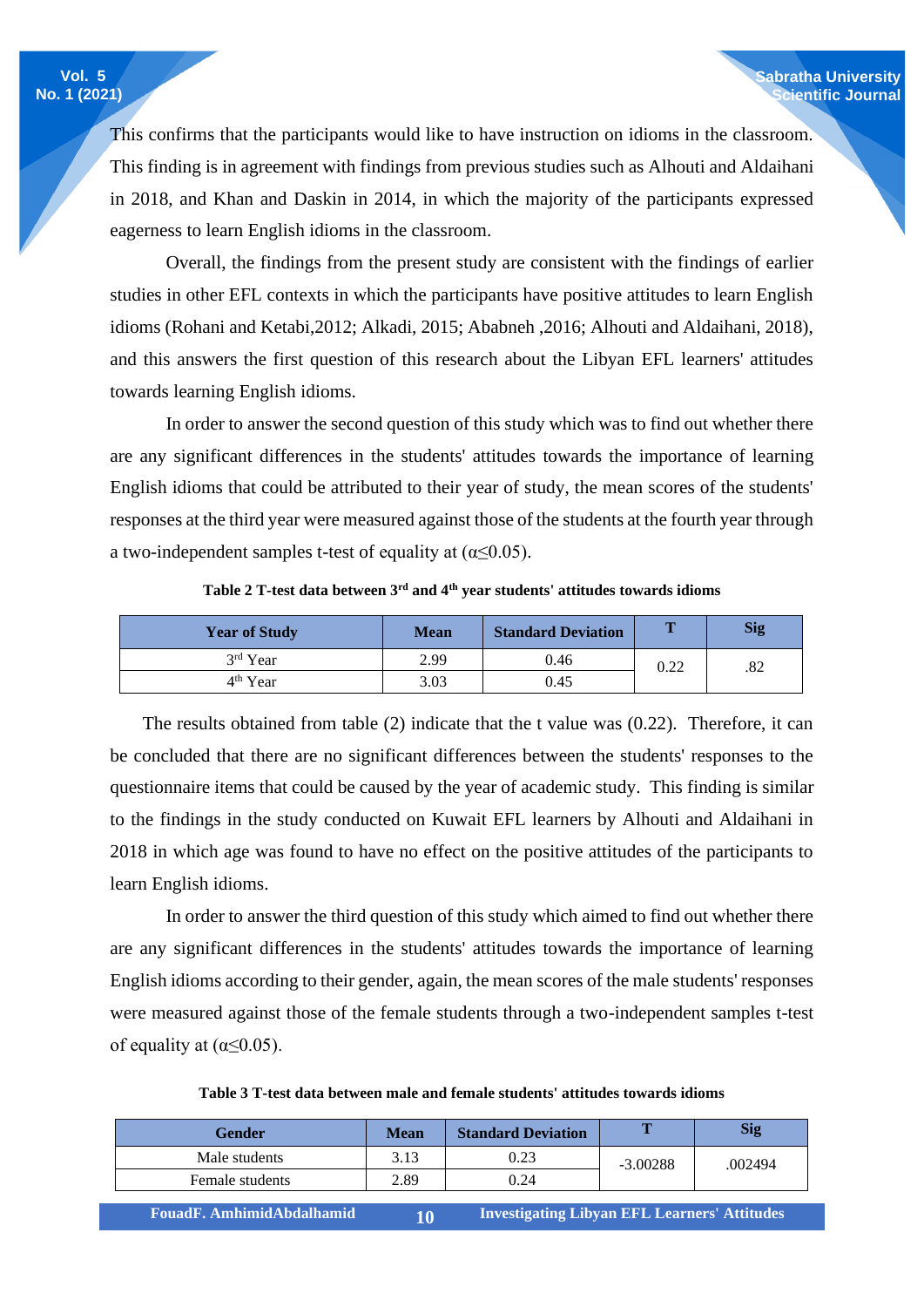Table 3represents the statistics of the t-test between male and female students. The statistics include means, standard deviations, t and p values of the participants responses., the t-test reveals that although both male and female participants have positive attitudes towards learning English idioms as shown by the mean scores of their responses (3.13 and 2.89 respectively) , there are still significant differences in their attitudes as indicated by the p value (.0024). This finding is different from the findings of the study conducted by Ababneh in 2016 on Jordanian EFL learners, in which there were found no significant differences in the participants' attitudes towards learning English idioms that could be attributed to gender.

**Sabratha University Scientific Journal**

To sum up, the findings of the present study, like many previous studies in other EFL contexts, confirm that the participating Libyan EFL learners had positive attitudes towards learning English idioms and were aware of their importance in learning the English culture.

#### **Conclusion and Recommendations:**

 The present study investigated the attitudes of the Libyan EFL learners towards learning English idioms. Additionally, the independent variables that were measured in the study were the gender of the participants and their academic year of study. From the study, it can be concluded that Libyan EFL learners had positive attitudes to learn English idioms. The findings showed that there were no significant differences in the participants' attitudes that could be attributed to their year of academic study. Moreover, the results revealed that although both of the male and female participants had positive attitudes, the male participants indicated higher levels of positive attitudes towards learning English idioms.

Based on the findings of this study, a number of recommendations could be made. First, EFL instructors must be aware of the idiomatic importance in learning English. Therefore, they should include idioms in their course's syllabi, especially when teaching courses such as reading, listening, and speaking. They can adapt a lot of materials that contain idioms and use them for these courses. This will also raise the students' awareness to the importance of idioms in the English culture. Second, instructors should devote some part of their classroom practice to teaching idioms as this will help increase the learners' exposure opportunities and help increase their idiomatic competence. Finally, instructors must emphasize the importance of figurative expressions in English.